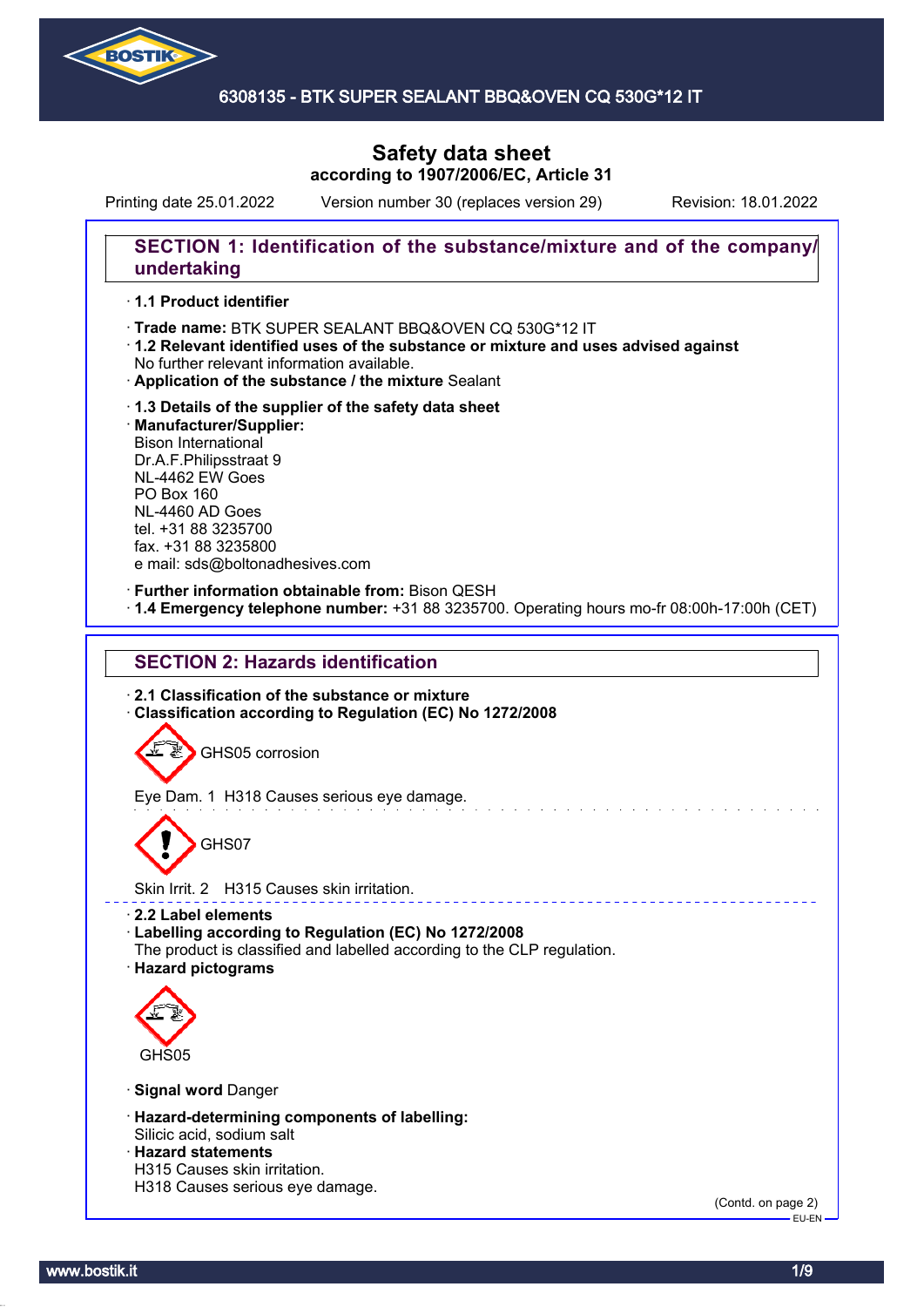

Printing date 25.01.2022 Version number 30 (replaces version 29) Revision: 18.01.2022

### Trade name: BTK SUPER SEALANT BBQ&OVEN CQ 530G\*12 IT

#### · **Precautionary statements**

(Contd. of page 1)

- P101 If medical advice is needed, have product container or label at hand.<br>P102 Keep out of reach of children.
- P102 Keep out of reach of children.<br>P264 Wash hands thoroughly after
	- Wash hands thoroughly after handling.

P280 Wear protective gloves / eye protection / face protection.

P305+P351+P338 IF IN EYES: Rinse cautiously with water for several minutes. Remove contact lenses, if present and easy to do. Continue rinsing.

- P310 Immediately call a POISON CENTER/doctor.
- · **2.3 Other hazards**

### · **Results of PBT and vPvB assessment**

- · **PBT:** Not applicable.
- · **vPvB:** Not applicable.

## **SECTION 3: Composition/information on ingredients**

- · **3.2 Mixtures**
- · **Description:** Sealant

· **Dangerous components:**

| Dangerous components.            |                                                                |        |
|----------------------------------|----------------------------------------------------------------|--------|
| CAS: 14808-60-7                  | Quartz (SiO2)                                                  | 25-50% |
| EINECS: 238-878-4                | STOT RE 2, H373                                                |        |
| Reg.nr.: Exempt                  | Specific concentration limits: STOT RE 1; H372: $C \ge 99\%$   |        |
|                                  | STOT RE 2; H373: 99 % $\leq C$ <                               |        |
|                                  | $99\%$                                                         |        |
| CAS: 1344-09-8                   | Silicic acid, sodium salt                                      | 10-25% |
| EINECS: 215-687-4                | Eye Dam. 1, H318; $\circled{}$ Skin Irrit. 2, H315; STOT SE 3, |        |
| Reg.nr.: 01-2119448725-31   H335 |                                                                |        |
| المتملكم ممسمكما الممتملك المامي |                                                                |        |

#### · **Additional information:**

The hazard of CAS No. 14808-60-7 is only applicable for respirable dust.

For the wording of the listed hazard phrases refer to section 16.

## **SECTION 4: First aid measures**

#### · **4.1 Description of first aid measures**

- · **General information:** No special measures required.
- · **After inhalation:**

In case of unconsciousness place patient stably in side position for transportation.

- · **After skin contact:** Immediately wash with water and soap and rinse thoroughly.
- · **After eye contact:**

Rinse opened eye for several minutes under running water. Then consult a doctor.

- · **After swallowing:** If symptoms persist consult doctor.
- · **4.2 Most important symptoms and effects, both acute and delayed** No further relevant information available.
- · **4.3 Indication of any immediate medical attention and special treatment needed** No further relevant information available.

 EU-EN (Contd. on page 3)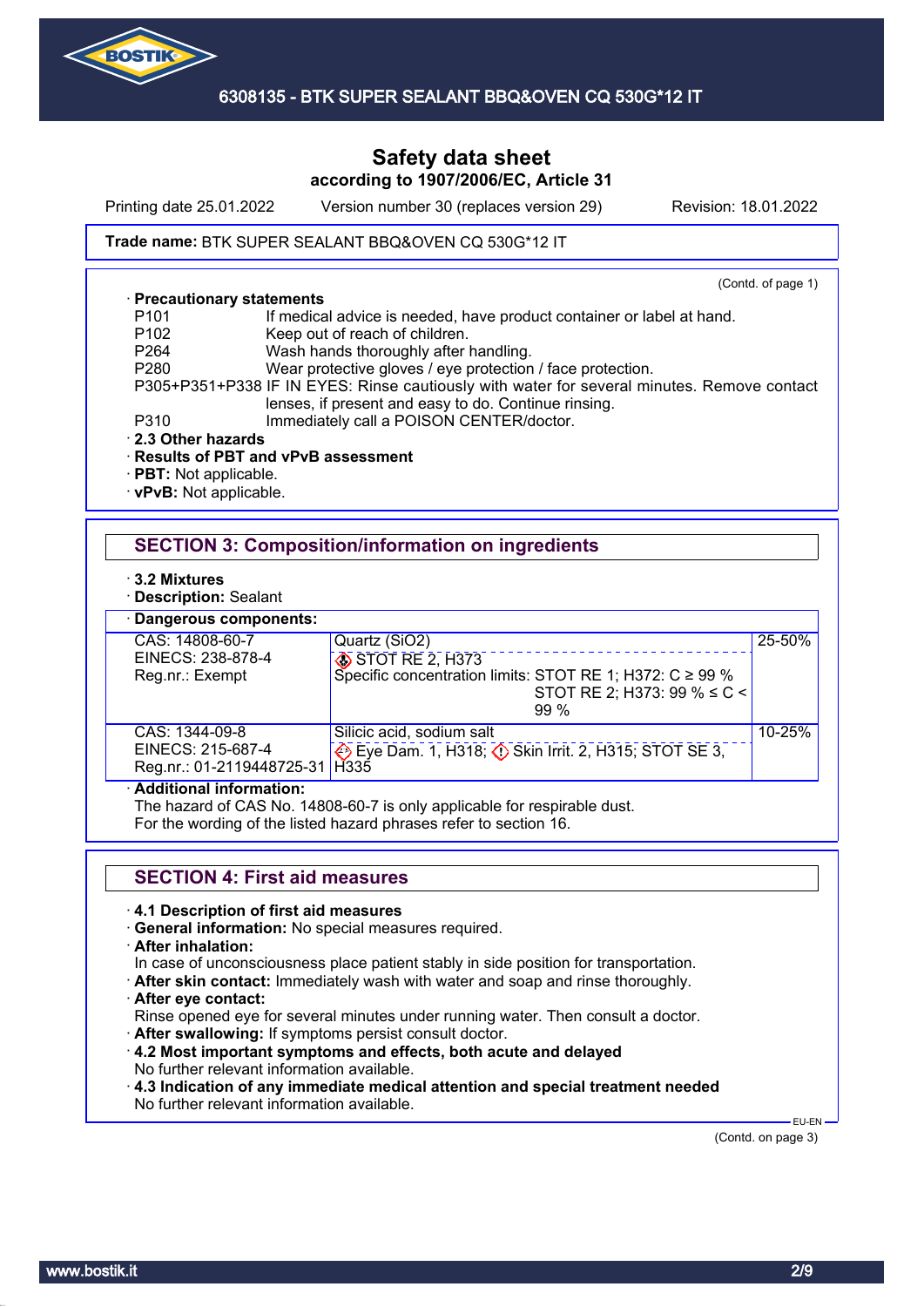

Printing date 25.01.2022 Version number 30 (replaces version 29) Revision: 18.01.2022

#### Trade name: BTK SUPER SEALANT BBQ&OVEN CQ 530G\*12 IT

(Contd. of page 2)

### **SECTION 5: Firefighting measures**

- · **5.1 Extinguishing media**
- · **Suitable extinguishing agents:** Use fire extinguishing methods suitable to surrounding conditions. · **5.2 Special hazards arising from the substance or mixture**
- No further relevant information available.
- · **5.3 Advice for firefighters**
- · **Protective equipment:** No special measures required.

### **SECTION 6: Accidental release measures**

- · **6.1 Personal precautions, protective equipment and emergency procedures**
- Wear protective equipment. Keep unprotected persons away.
- · **6.2 Environmental precautions:** Do not allow to enter sewers/ surface or ground water.
- · **6.3 Methods and material for containment and cleaning up:**

Send for recovery or disposal in suitable receptacles.

Absorb with liquid-binding material (sand, diatomite, acid binders, universal binders, sawdust). Use neutralising agent.

Dispose contaminated material as waste according to item 13.

· **6.4 Reference to other sections**

See Section 7 for information on safe handling.

See Section 8 for information on personal protection equipment.

See Section 13 for disposal information.

## **SECTION 7: Handling and storage**

· **7.1 Precautions for safe handling** No special precautions are necessary if used correctly. · **Information about fire - and explosion protection:** No special measures required.

· **7.2 Conditions for safe storage, including any incompatibilities**

· **Storage:**

· **Requirements to be met by storerooms and receptacles:** No special requirements.

· **Information about storage in one common storage facility:** Not required.

· **Further information about storage conditions:** Keep container tightly sealed.

· **Storage class:** 12

· **7.3 Specific end use(s)** No further relevant information available.

## **SECTION 8: Exposure controls/personal protection**

- · **8.1 Control parameters**
- · **Ingredients with limit values that require monitoring at the workplace:**
- The product does not contain any relevant quantities of materials with critical values that have to be monitored at the workplace.
- · **Additional information:** The lists valid during the making were used as basis.
- · **8.2 Exposure controls**
- · **Appropriate engineering controls** No further data; see item 7.

(Contd. on page 4) EU-EN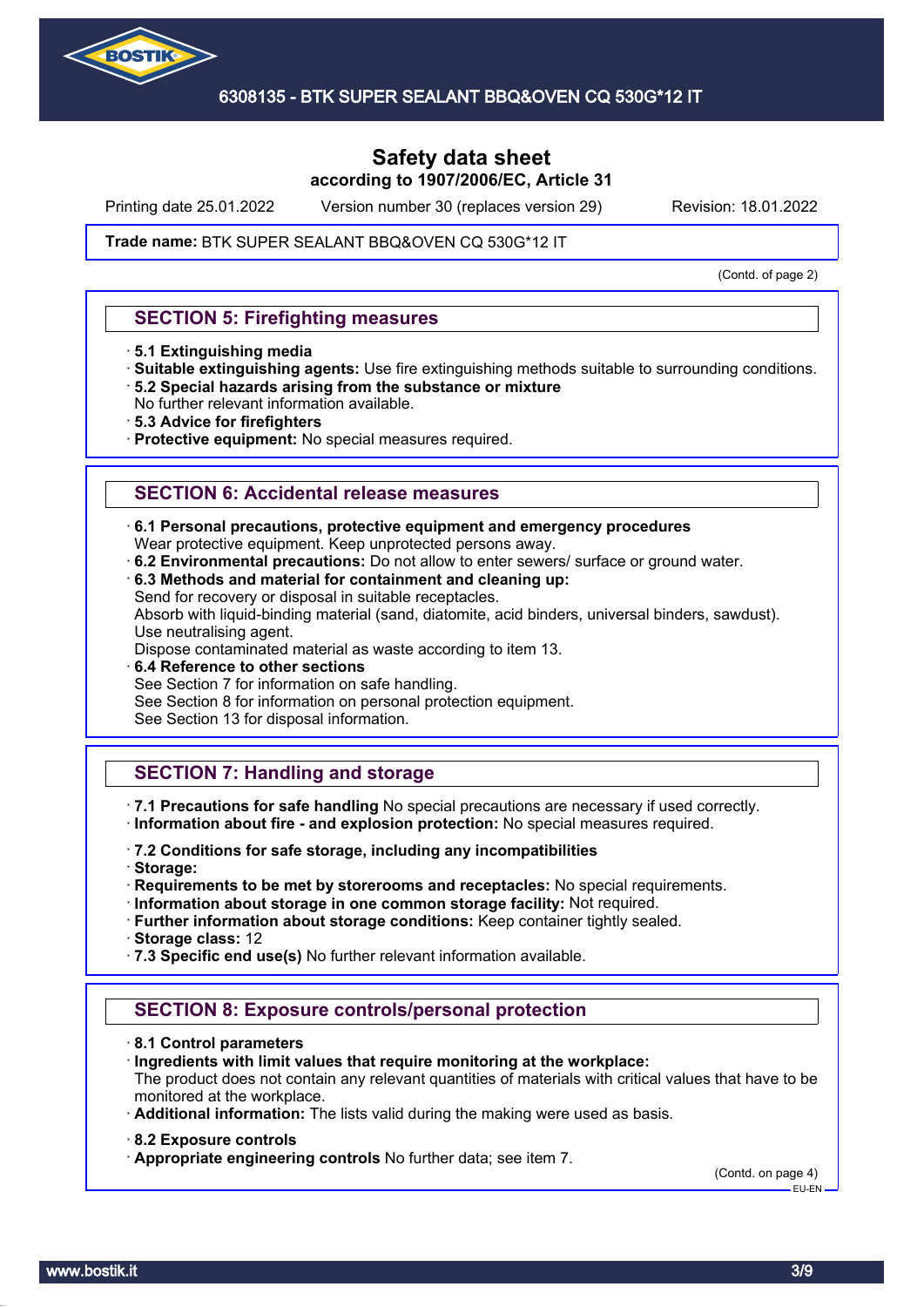

6308135 - BTK SUPER SEALANT BBQ&OVEN CQ 530G\*12 IT

# **Safety data sheet according to 1907/2006/EC, Article 31**

Printing date 25.01.2022 Version number 30 (replaces version 29) Revision: 18.01.2022

### Trade name: BTK SUPER SEALANT BBQ&OVEN CQ 530G\*12 IT



(Contd. on page 5) EU-EN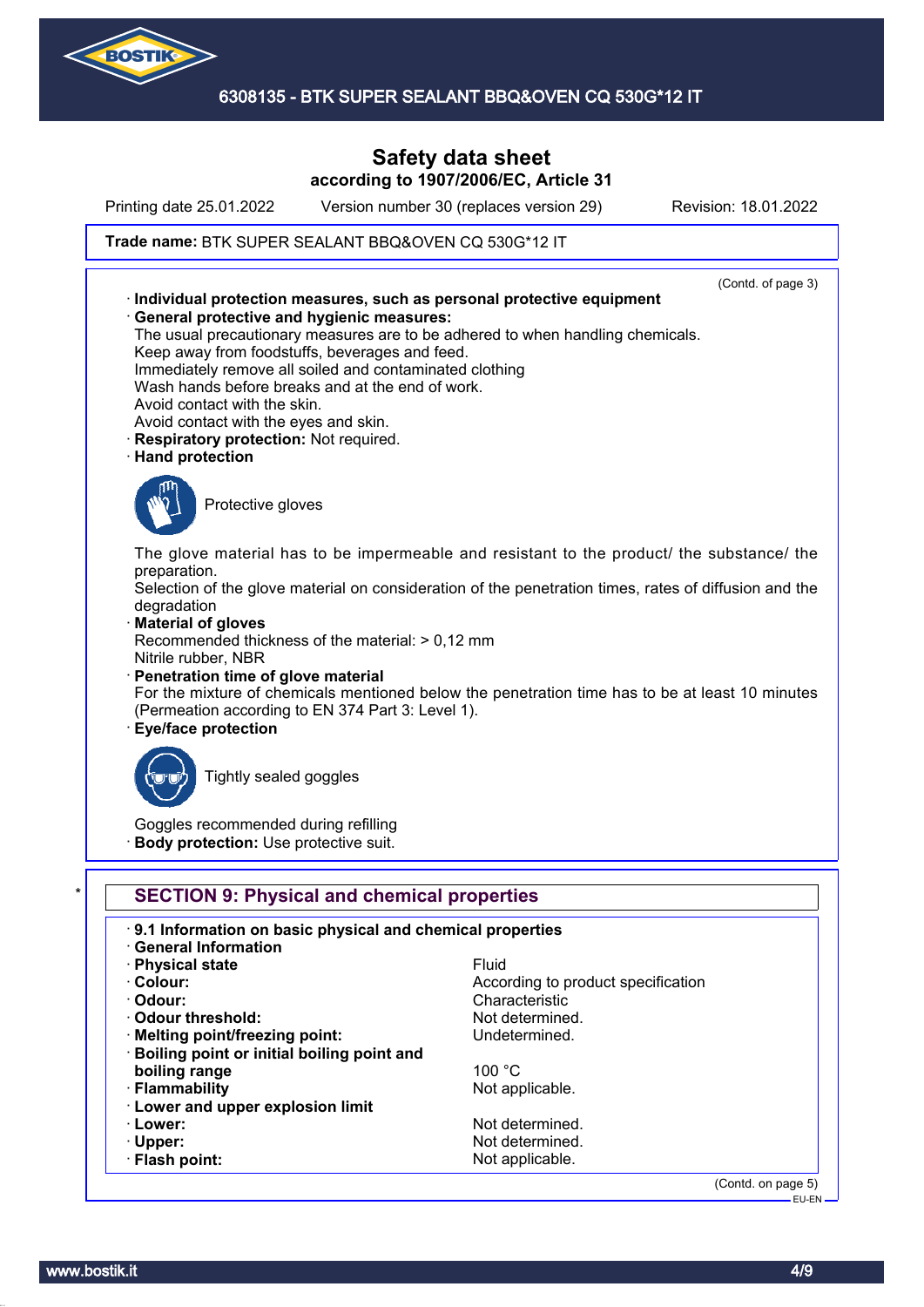

Printing date 25.01.2022 Version number 30 (replaces version 29) Revision: 18.01.2022

#### Trade name: BTK SUPER SEALANT BBQ&OVEN CQ 530G\*12 IT

| <b>Auto-ignition temperature:</b><br>Product is not selfigniting.<br>Not determined.<br>· Decomposition temperature:<br>$\cdot$ pH at 20 $\degree$ C<br>10<br>Not determined.<br>Dynamic:<br>Not determined.<br>Not miscible or difficult to mix.<br>Not determined.<br>value)<br>23 hPa<br>1.803-1.906 g/cm <sup>3</sup><br>Not determined.<br>Not determined.<br>All relevant physical data were determined for the<br>mixture. All non-determined data are not<br>measurable or not relevant for the<br>characterization of the mixture.<br>Fluid<br>and environment, and on safety.<br><b>Explosive properties:</b><br>Product does not present an explosion hazard.<br>28.5 %<br>53.5 %<br><b>Solids content:</b><br><b>Evaporation rate</b><br>Not determined.<br>classes<br>Void<br>Void<br>Void<br>Void<br>Void<br><b>Gases under pressure</b><br>Void<br><b>Flammable solids</b><br>Void<br>Void<br>Self-reactive substances and mixtures<br>Void<br>Void<br>Void<br>flammable gases in contact with water<br>Void<br>Void<br>Void<br><b>Oxidising solids</b><br><b>Organic peroxides</b><br>Void<br><b>Corrosive to metals</b><br>Void | (Contd. of page 4) |
|--------------------------------------------------------------------------------------------------------------------------------------------------------------------------------------------------------------------------------------------------------------------------------------------------------------------------------------------------------------------------------------------------------------------------------------------------------------------------------------------------------------------------------------------------------------------------------------------------------------------------------------------------------------------------------------------------------------------------------------------------------------------------------------------------------------------------------------------------------------------------------------------------------------------------------------------------------------------------------------------------------------------------------------------------------------------------------------------------------------------------------------------------|--------------------|
| · Viscosity:<br><b>Kinematic viscosity</b><br>· Solubility<br>· water:<br>· Partition coefficient n-octanol/water (log<br>Vapour pressure at 20 °C:<br>Density and/or relative density<br>· Density at 20 °C:<br>· Relative density<br>· Vapour density<br>9.2 Other information<br>· Appearance:<br>$\cdot$ Form:<br>· Important information on protection of health<br>· Solvent content:<br>· Water:<br>Change in condition<br>Information with regard to physical hazard<br>· Explosives<br>· Flammable gases<br>· Aerosols<br>· Oxidising gases<br>· Flammable liquids<br>· Pyrophoric liquids<br>· Pyrophoric solids<br>· Self-heating substances and mixtures<br>· Substances and mixtures, which emit<br><b>Oxidising liquids</b>                                                                                                                                                                                                                                                                                                                                                                                                        |                    |
|                                                                                                                                                                                                                                                                                                                                                                                                                                                                                                                                                                                                                                                                                                                                                                                                                                                                                                                                                                                                                                                                                                                                                  |                    |
|                                                                                                                                                                                                                                                                                                                                                                                                                                                                                                                                                                                                                                                                                                                                                                                                                                                                                                                                                                                                                                                                                                                                                  |                    |
|                                                                                                                                                                                                                                                                                                                                                                                                                                                                                                                                                                                                                                                                                                                                                                                                                                                                                                                                                                                                                                                                                                                                                  |                    |
|                                                                                                                                                                                                                                                                                                                                                                                                                                                                                                                                                                                                                                                                                                                                                                                                                                                                                                                                                                                                                                                                                                                                                  |                    |
|                                                                                                                                                                                                                                                                                                                                                                                                                                                                                                                                                                                                                                                                                                                                                                                                                                                                                                                                                                                                                                                                                                                                                  |                    |
|                                                                                                                                                                                                                                                                                                                                                                                                                                                                                                                                                                                                                                                                                                                                                                                                                                                                                                                                                                                                                                                                                                                                                  |                    |
|                                                                                                                                                                                                                                                                                                                                                                                                                                                                                                                                                                                                                                                                                                                                                                                                                                                                                                                                                                                                                                                                                                                                                  |                    |
|                                                                                                                                                                                                                                                                                                                                                                                                                                                                                                                                                                                                                                                                                                                                                                                                                                                                                                                                                                                                                                                                                                                                                  |                    |
|                                                                                                                                                                                                                                                                                                                                                                                                                                                                                                                                                                                                                                                                                                                                                                                                                                                                                                                                                                                                                                                                                                                                                  |                    |
|                                                                                                                                                                                                                                                                                                                                                                                                                                                                                                                                                                                                                                                                                                                                                                                                                                                                                                                                                                                                                                                                                                                                                  |                    |
|                                                                                                                                                                                                                                                                                                                                                                                                                                                                                                                                                                                                                                                                                                                                                                                                                                                                                                                                                                                                                                                                                                                                                  |                    |
|                                                                                                                                                                                                                                                                                                                                                                                                                                                                                                                                                                                                                                                                                                                                                                                                                                                                                                                                                                                                                                                                                                                                                  |                    |
|                                                                                                                                                                                                                                                                                                                                                                                                                                                                                                                                                                                                                                                                                                                                                                                                                                                                                                                                                                                                                                                                                                                                                  |                    |
|                                                                                                                                                                                                                                                                                                                                                                                                                                                                                                                                                                                                                                                                                                                                                                                                                                                                                                                                                                                                                                                                                                                                                  |                    |
|                                                                                                                                                                                                                                                                                                                                                                                                                                                                                                                                                                                                                                                                                                                                                                                                                                                                                                                                                                                                                                                                                                                                                  |                    |
|                                                                                                                                                                                                                                                                                                                                                                                                                                                                                                                                                                                                                                                                                                                                                                                                                                                                                                                                                                                                                                                                                                                                                  |                    |
|                                                                                                                                                                                                                                                                                                                                                                                                                                                                                                                                                                                                                                                                                                                                                                                                                                                                                                                                                                                                                                                                                                                                                  |                    |
|                                                                                                                                                                                                                                                                                                                                                                                                                                                                                                                                                                                                                                                                                                                                                                                                                                                                                                                                                                                                                                                                                                                                                  |                    |
|                                                                                                                                                                                                                                                                                                                                                                                                                                                                                                                                                                                                                                                                                                                                                                                                                                                                                                                                                                                                                                                                                                                                                  |                    |
|                                                                                                                                                                                                                                                                                                                                                                                                                                                                                                                                                                                                                                                                                                                                                                                                                                                                                                                                                                                                                                                                                                                                                  |                    |
|                                                                                                                                                                                                                                                                                                                                                                                                                                                                                                                                                                                                                                                                                                                                                                                                                                                                                                                                                                                                                                                                                                                                                  |                    |
|                                                                                                                                                                                                                                                                                                                                                                                                                                                                                                                                                                                                                                                                                                                                                                                                                                                                                                                                                                                                                                                                                                                                                  |                    |
|                                                                                                                                                                                                                                                                                                                                                                                                                                                                                                                                                                                                                                                                                                                                                                                                                                                                                                                                                                                                                                                                                                                                                  |                    |
|                                                                                                                                                                                                                                                                                                                                                                                                                                                                                                                                                                                                                                                                                                                                                                                                                                                                                                                                                                                                                                                                                                                                                  |                    |
|                                                                                                                                                                                                                                                                                                                                                                                                                                                                                                                                                                                                                                                                                                                                                                                                                                                                                                                                                                                                                                                                                                                                                  |                    |
|                                                                                                                                                                                                                                                                                                                                                                                                                                                                                                                                                                                                                                                                                                                                                                                                                                                                                                                                                                                                                                                                                                                                                  |                    |
|                                                                                                                                                                                                                                                                                                                                                                                                                                                                                                                                                                                                                                                                                                                                                                                                                                                                                                                                                                                                                                                                                                                                                  |                    |
|                                                                                                                                                                                                                                                                                                                                                                                                                                                                                                                                                                                                                                                                                                                                                                                                                                                                                                                                                                                                                                                                                                                                                  |                    |
|                                                                                                                                                                                                                                                                                                                                                                                                                                                                                                                                                                                                                                                                                                                                                                                                                                                                                                                                                                                                                                                                                                                                                  |                    |
|                                                                                                                                                                                                                                                                                                                                                                                                                                                                                                                                                                                                                                                                                                                                                                                                                                                                                                                                                                                                                                                                                                                                                  |                    |
|                                                                                                                                                                                                                                                                                                                                                                                                                                                                                                                                                                                                                                                                                                                                                                                                                                                                                                                                                                                                                                                                                                                                                  |                    |
|                                                                                                                                                                                                                                                                                                                                                                                                                                                                                                                                                                                                                                                                                                                                                                                                                                                                                                                                                                                                                                                                                                                                                  |                    |
|                                                                                                                                                                                                                                                                                                                                                                                                                                                                                                                                                                                                                                                                                                                                                                                                                                                                                                                                                                                                                                                                                                                                                  |                    |
|                                                                                                                                                                                                                                                                                                                                                                                                                                                                                                                                                                                                                                                                                                                                                                                                                                                                                                                                                                                                                                                                                                                                                  |                    |
|                                                                                                                                                                                                                                                                                                                                                                                                                                                                                                                                                                                                                                                                                                                                                                                                                                                                                                                                                                                                                                                                                                                                                  |                    |
|                                                                                                                                                                                                                                                                                                                                                                                                                                                                                                                                                                                                                                                                                                                                                                                                                                                                                                                                                                                                                                                                                                                                                  |                    |
|                                                                                                                                                                                                                                                                                                                                                                                                                                                                                                                                                                                                                                                                                                                                                                                                                                                                                                                                                                                                                                                                                                                                                  |                    |
|                                                                                                                                                                                                                                                                                                                                                                                                                                                                                                                                                                                                                                                                                                                                                                                                                                                                                                                                                                                                                                                                                                                                                  |                    |
|                                                                                                                                                                                                                                                                                                                                                                                                                                                                                                                                                                                                                                                                                                                                                                                                                                                                                                                                                                                                                                                                                                                                                  |                    |
|                                                                                                                                                                                                                                                                                                                                                                                                                                                                                                                                                                                                                                                                                                                                                                                                                                                                                                                                                                                                                                                                                                                                                  |                    |
|                                                                                                                                                                                                                                                                                                                                                                                                                                                                                                                                                                                                                                                                                                                                                                                                                                                                                                                                                                                                                                                                                                                                                  |                    |
|                                                                                                                                                                                                                                                                                                                                                                                                                                                                                                                                                                                                                                                                                                                                                                                                                                                                                                                                                                                                                                                                                                                                                  |                    |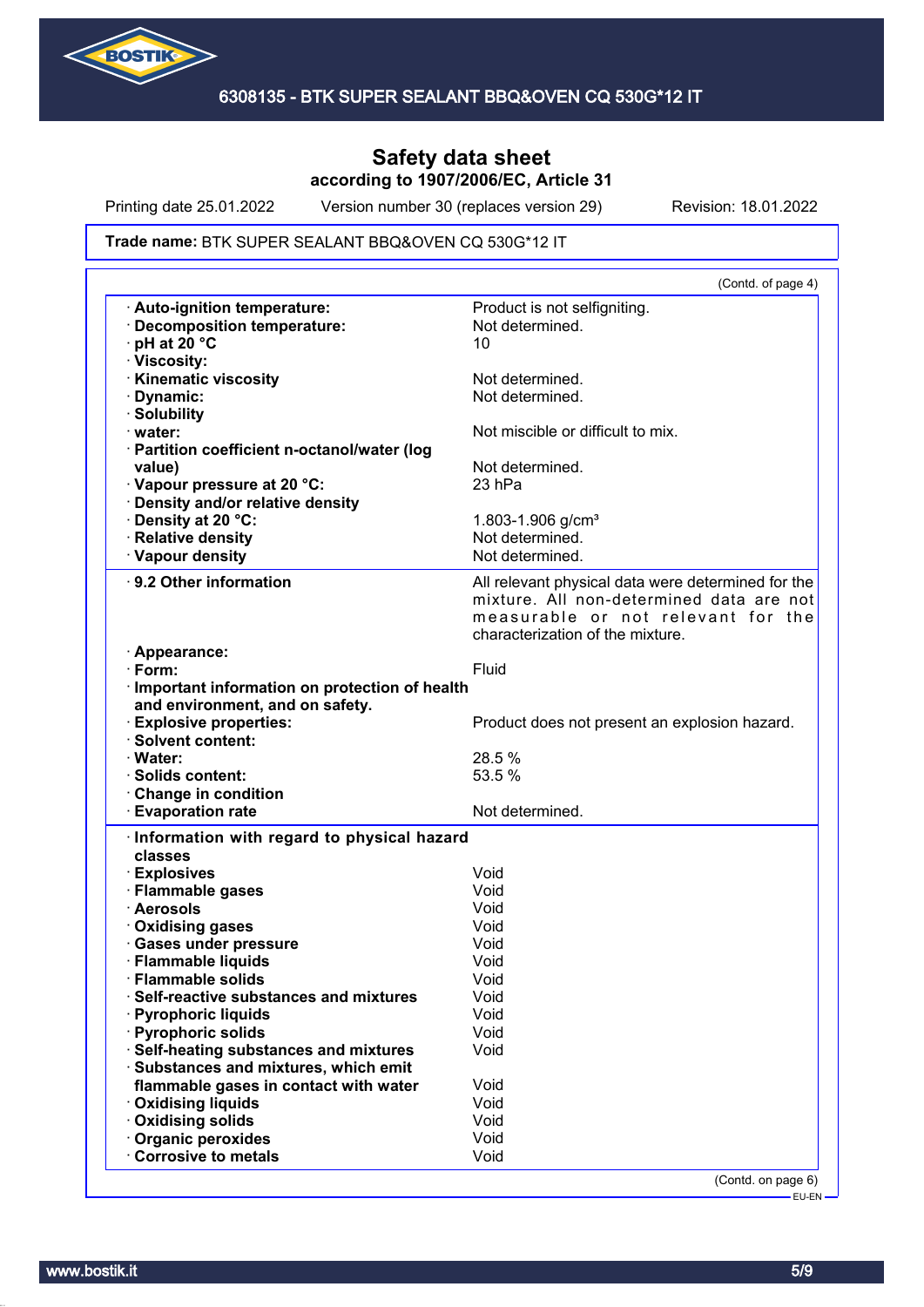

Printing date 25.01.2022 Version number 30 (replaces version 29) Revision: 18.01.2022

(Contd. of page 5)

#### Trade name: BTK SUPER SEALANT BBQ&OVEN CQ 530G\*12 IT

**Desensitised explosives Void** 

## **SECTION 10: Stability and reactivity**

- · **10.1 Reactivity** No further relevant information available.
- · **10.2 Chemical stability**
- · **Thermal decomposition / conditions to be avoided:**
- No decomposition if used according to specifications.
- · **10.3 Possibility of hazardous reactions** No dangerous reactions known.
- · **10.4 Conditions to avoid** No further relevant information available.
- · **10.5 Incompatible materials:** No further relevant information available.
- · **10.6 Hazardous decomposition products:** Danger of forming toxic pyrolysis products.

## **SECTION 11: Toxicological information**

- · **11.1 Information on hazard classes as defined in Regulation (EC) No 1272/2008**
- · **Acute toxicity** Based on available data, the classification criteria are not met.
- · **Skin corrosion/irritation** Causes skin irritation.
- · **Serious eye damage/irritation** Causes serious eye damage.
- · **Respiratory or skin sensitisation** Based on available data, the classification criteria are not met.
- **Germ cell mutagenicity**

Not applicable.

Based on available data, the classification criteria are not met.

- · **Carcinogenicity** Based on available data, the classification criteria are not met.
- · **Reproductive toxicity** Based on available data, the classification criteria are not met.
- · **STOT-single exposure** Based on available data, the classification criteria are not met.
- · **STOT-repeated exposure** Based on available data, the classification criteria are not met.
- · **Aspiration hazard** Based on available data, the classification criteria are not met.
- · **Additional toxicological information:**
- · **Acute effects (acute toxicity, irritation and corrosivity)** Not applicable.
- · **Sensitisation** Not applicable.
- · **Repeated dose toxicity** Not applicable.
- · **11.2 Information on other hazards**
- · **Endocrine disrupting properties**

None of the ingredients is listed.

## **SECTION 12: Ecological information**

- · **12.1 Toxicity**
- · **Aquatic toxicity:** No further relevant information available.
- · **12.2 Persistence and degradability** No further relevant information available.
- · **12.3 Bioaccumulative potential** No further relevant information available.
- · **12.4 Mobility in soil** No further relevant information available.
- · **12.5 Results of PBT and vPvB assessment**
- · **PBT:** Not applicable.
- · **vPvB:** Not applicable.

(Contd. on page 7)

EU-EN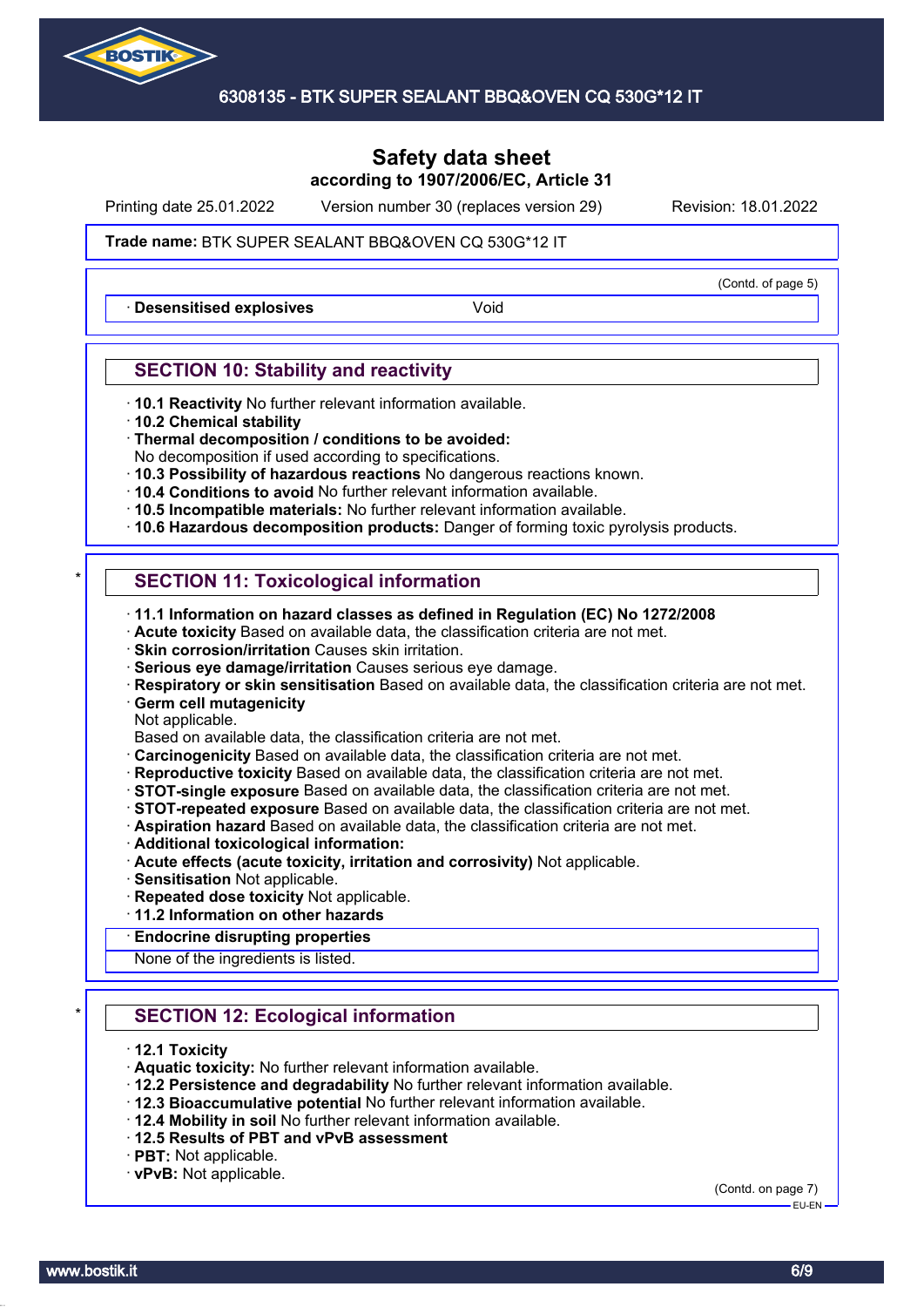

Printing date 25.01.2022 Version number 30 (replaces version 29) Revision: 18.01.2022

### Trade name: BTK SUPER SEALANT BBQ&OVEN CQ 530G\*12 IT

#### · **12.6 Endocrine disrupting properties**

(Contd. of page 6)

The product does not contain substances with endocrine disrupting properties.

· **12.7 Other adverse effects**

### · **Additional ecological information:**

· **General notes:**

Water hazard class 1 (German Regulation) (Self-assessment): slightly hazardous for water Do not allow undiluted product or large quantities of it to reach ground water, water course or sewage system.

Must not reach sewage water or drainage ditch undiluted or unneutralised.

## **SECTION 13: Disposal considerations**

· **13.1 Waste treatment methods**

· **Recommendation**

Must not be disposed together with household garbage. Do not allow product to reach sewage system.

Disposal must be made according to official regulations.

- · **Uncleaned packaging:**
- · **Recommendation:**

Packagings that may not be cleansed are to be disposed of in the same manner as the product.

| not regulated<br>not regulated<br>not regulated<br>not regulated                           |
|--------------------------------------------------------------------------------------------|
|                                                                                            |
|                                                                                            |
|                                                                                            |
|                                                                                            |
|                                                                                            |
| not regulated                                                                              |
| No                                                                                         |
| Not applicable.                                                                            |
| 14.7 Maritime transport in bulk according to<br>Not applicable.                            |
| Not dangerous according to the above<br>specifications.                                    |
| <u>.</u>                                                                                   |
| Under certain conditions substances in Class 3<br>(flammable liquids) can be classified in |
|                                                                                            |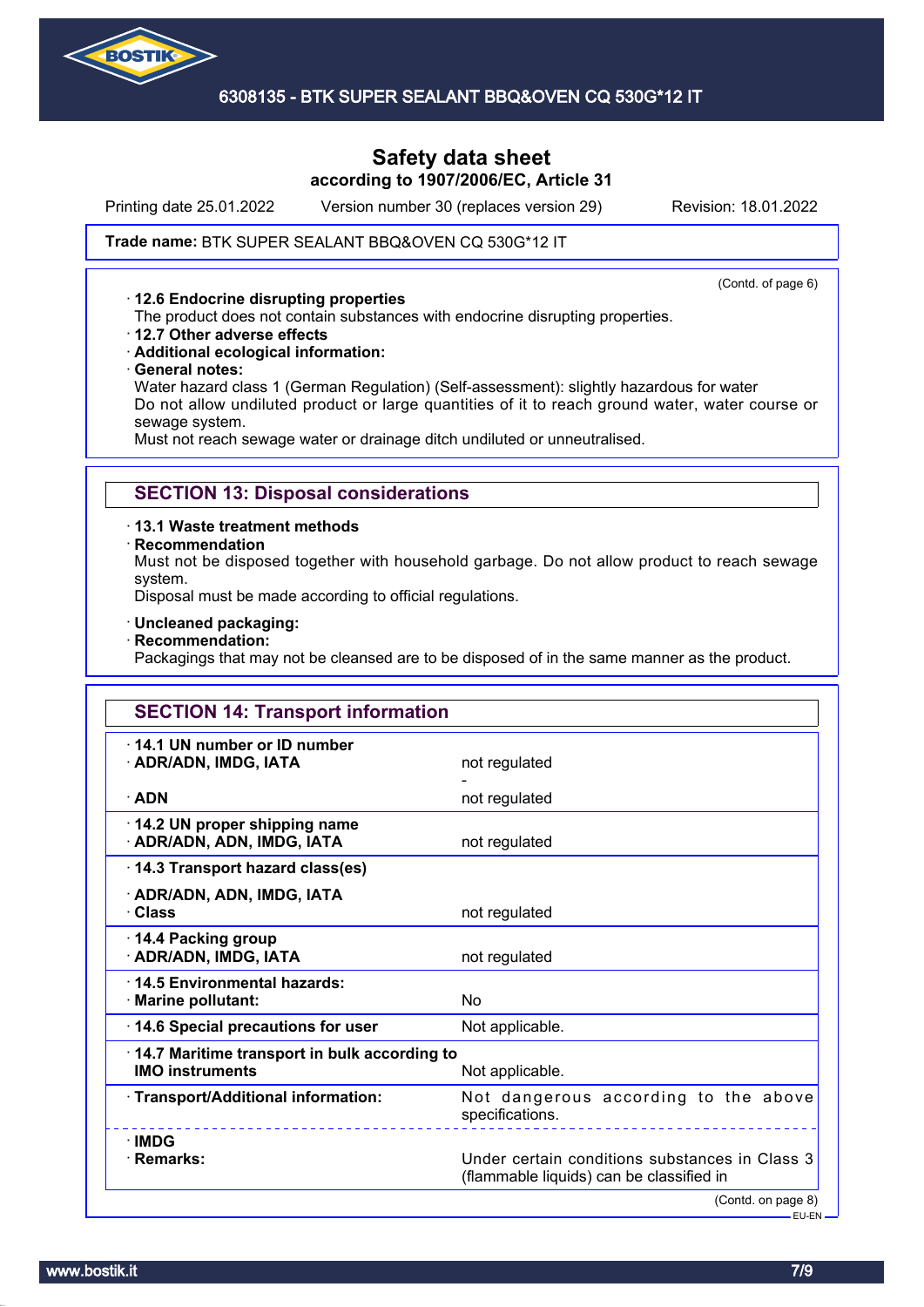

Printing date 25.01.2022 Version number 30 (replaces version 29) Revision: 18.01.2022

### Trade name: BTK SUPER SEALANT BBQ&OVEN CQ 530G\*12 IT

(Contd. of page 7)

· **UN "Model Regulation":** not regulated

See IMDG, Part 2, Chapter 2.3, Paragraph 2.3.2.2

· packinggroup III.

## **SECTION 15: Regulatory information**

- · **15.1 Safety, health and environmental regulations/legislation specific for the substance or mixture**
- · **Directive 2012/18/EU**
- · **Named dangerous substances ANNEX I** None of the ingredients is listed.
- **REGULATION (EC) No 1907/2006 ANNEX XVII Conditions of restriction: 3**
- · **DIRECTIVE 2011/65/EU on the restriction of the use of certain hazardous substances in electrical and electronic equipment – Annex II**
- None of the ingredients is listed.

· **REGULATION (EU) 2019/1148**

· **Annex I - RESTRICTED EXPLOSIVES PRECURSORS (Upper limit value for the purpose of licensing under Article 5(3))**

None of the ingredients is listed.

· **Annex II - REPORTABLE EXPLOSIVES PRECURSORS**

None of the ingredients is listed.

· **Regulation (EC) No 273/2004 on drug precursors**

None of the ingredients is listed.

· **Regulation (EC) No 111/2005 laying down rules for the monitoring of trade between the Community and third countries in drug precursors**

None of the ingredients is listed.

· **15.2 Chemical safety assessment:** A Chemical Safety Assessment has not been carried out.

## **SECTION 16: Other information**

This information is based on our present knowledge. However, this shall not constitute a guarantee for any specific product features and shall not establish a legally valid contractual relationship.

#### · **Relevant phrases**

H315 Causes skin irritation.

H318 Causes serious eye damage.

H335 May cause respiratory irritation.

H373 May cause damage to organs through prolonged or repeated exposure.

### · **Classification according to Regulation (EC) No 1272/2008**

| Skin corrosion/irritation | The classification of the mixture is generally based on the                            |
|---------------------------|----------------------------------------------------------------------------------------|
|                           | Serious eye damage/eye irritation calculation method using substance data according to |
|                           | Regulation (EC) No 1272/2008.                                                          |

· **Department issuing SDS:** Bison QESH

· **Contact:** Reach coordinator

· **Date of previous version:** 06.08.2021

(Contd. on page 9) EU-EN